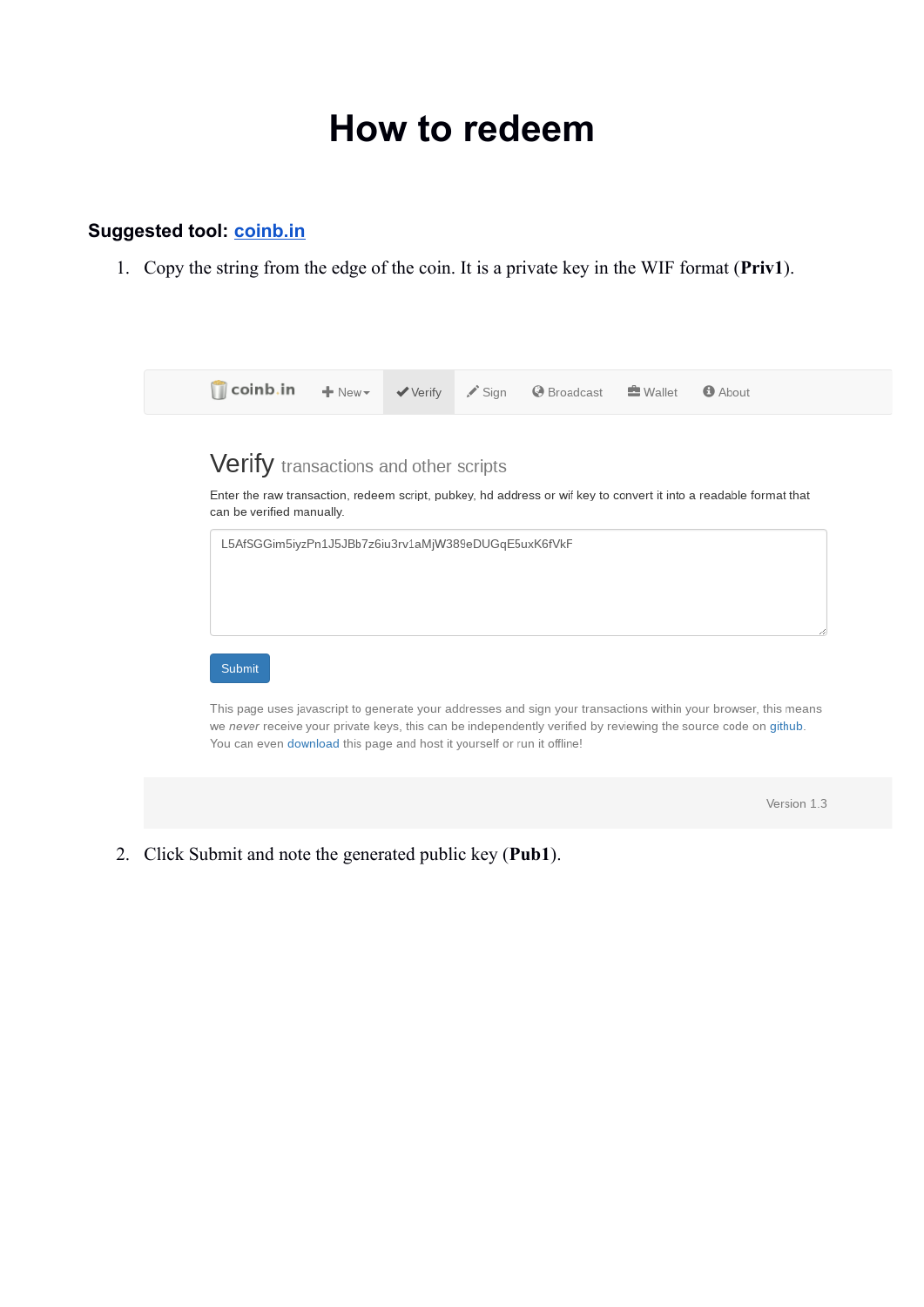# Verify transactions and other scripts

Enter the raw transaction, redeem script, pubkey, hd address or wif key to convert it into a readable format that can be verified manually.



Version 1.3

- 3. Scan the QR code on the attached "BitNote", it contains a second public key (Pub2). You can use any QR code scanner, e.g. Zxing [\(Android](https://play.google.com/store/apps/details?id=com.google.zxing.client.android&hl=cs), [iOS](https://itunes.apple.com/us/app/qr-code-scanner/id436694692?mt=8)).
- 4. Generate a redeem script using **Pub1** and **Pub2** in this order.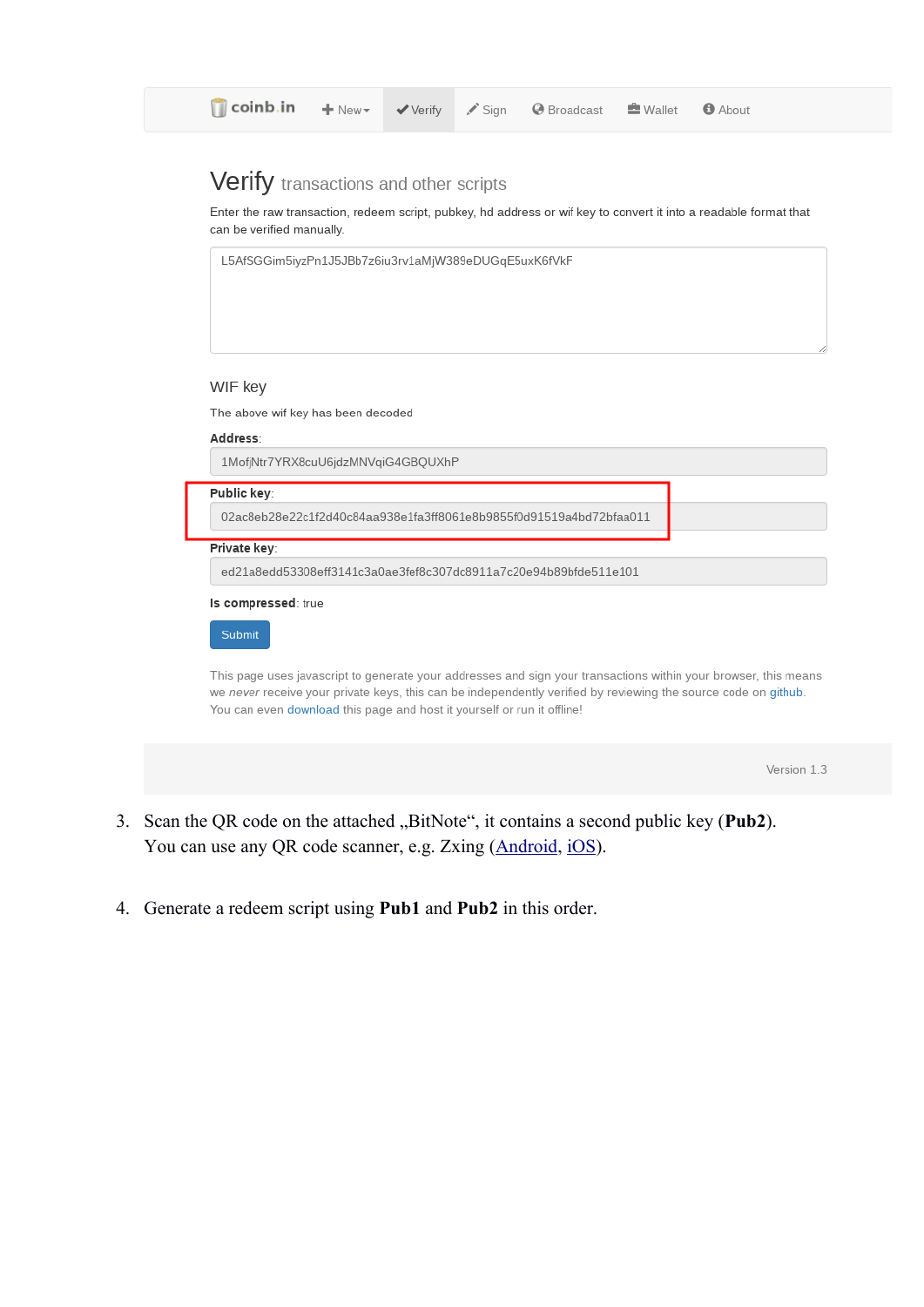| Public keys can be generated in your browser or from your bitcoin client.                                                                                           |                                    |  | <b>New Multisig Address</b> Secure multisig address                                                                                                                                                               |  |   |
|---------------------------------------------------------------------------------------------------------------------------------------------------------------------|------------------------------------|--|-------------------------------------------------------------------------------------------------------------------------------------------------------------------------------------------------------------------|--|---|
| Enter the public keys of all the participants, to create a multi signature address. Maximum of 15 allowed.<br>Compressed and uncompressed public keys are accepted. |                                    |  |                                                                                                                                                                                                                   |  |   |
| <b>O</b> Need a Mediator?                                                                                                                                           |                                    |  |                                                                                                                                                                                                                   |  |   |
|                                                                                                                                                                     |                                    |  | 02ac8eb28e22c1f2d40c84aa938e1fa3ff8061e8b9855f0d91519a4bd72bfaa011                                                                                                                                                |  |   |
|                                                                                                                                                                     |                                    |  | 027007ea9a90e9daab8f8a7378bc3d4bb6fcc33bb1cf5842c6c35a825eb3916db8                                                                                                                                                |  |   |
| Enter the amount of signatures required to release the coins                                                                                                        |                                    |  |                                                                                                                                                                                                                   |  |   |
| 2                                                                                                                                                                   |                                    |  |                                                                                                                                                                                                                   |  |   |
|                                                                                                                                                                     |                                    |  |                                                                                                                                                                                                                   |  |   |
|                                                                                                                                                                     |                                    |  |                                                                                                                                                                                                                   |  |   |
| <b>Address</b>                                                                                                                                                      |                                    |  |                                                                                                                                                                                                                   |  |   |
| Payment should be made to this address:                                                                                                                             |                                    |  |                                                                                                                                                                                                                   |  |   |
|                                                                                                                                                                     | 33isqqqmAK6PVVwtgqxtyuQPpmGx6dKsoL |  |                                                                                                                                                                                                                   |  | 뿗 |
| <b>Redeem Script</b>                                                                                                                                                |                                    |  |                                                                                                                                                                                                                   |  |   |
|                                                                                                                                                                     |                                    |  | This script should be saved and should be shared with all the participants before a payment is made, so they<br>may validate the authenticity of the address, it will also be used later to release the bitcoins. |  |   |
|                                                                                                                                                                     |                                    |  | 522102ac8eb28e22c1f2d40c84aa938e1fa3ff8061e8b9855f0d91519a4bd72bfaa01121027007ea9a90e9d                                                                                                                           |  |   |
| aab8f8a7378bc3d4bb6fcc33bb1cf5842c6c35a825eb3916db852ae                                                                                                             |                                    |  |                                                                                                                                                                                                                   |  |   |
| Shareable URL                                                                                                                                                       |                                    |  |                                                                                                                                                                                                                   |  |   |
|                                                                                                                                                                     |                                    |  |                                                                                                                                                                                                                   |  |   |
|                                                                                                                                                                     |                                    |  | https://coinb.in/?verify=522102ac8eb28e22c1f2d40c84aa938e1fa3ff8061e8b9855f0d91519a4bd72bfaa0                                                                                                                     |  |   |
|                                                                                                                                                                     |                                    |  |                                                                                                                                                                                                                   |  |   |
| Submit                                                                                                                                                              |                                    |  |                                                                                                                                                                                                                   |  |   |

| Version 1.3 |  |
|-------------|--|
|             |  |
|             |  |

5. Construct a transaction using the redeem script from the previous step. Click the *Load* button and specify a destination address, where to redeem the coins. The amount should be 0.01 minus the recommended fee. Fee estimation can be done using [bitcoinfees.earn.com](https://bitcoinfees.earn.com/). Copy the transaction hexadecimal string.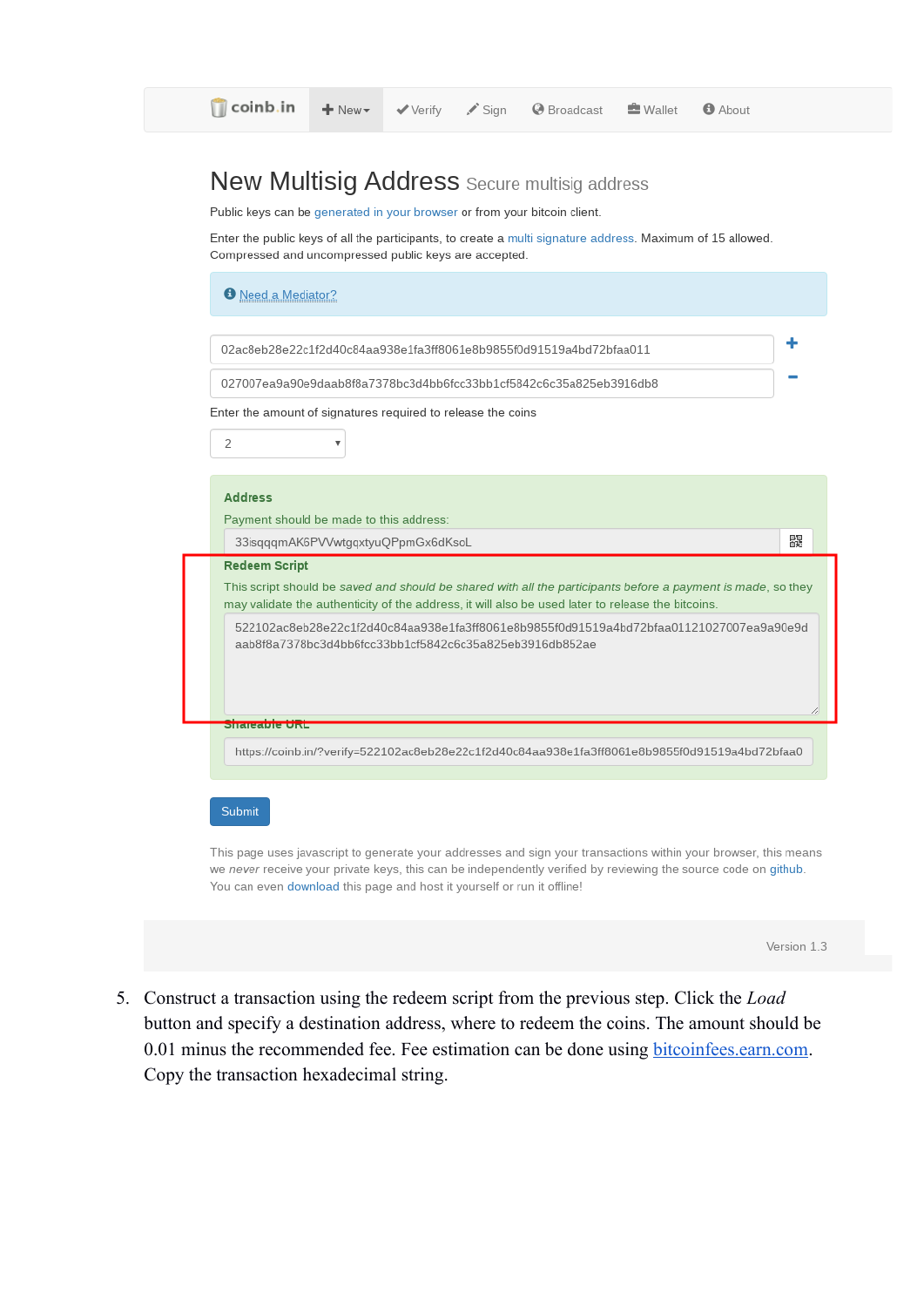|                                                             |                                                      | 522102ac8eb28e22c1f2d40c84aa938e1fa3ff8061e8b9855f0d91519a4bd72bfaa0112102700 <mark>7</mark><br><b>6</b> Retrieved unspent inputs from address 33isqqqmAK6PVVwtgqxtyuQPpmGx6dKsoL |        | Load                                                                                                                                                                                                                                                                             |
|-------------------------------------------------------------|------------------------------------------------------|-----------------------------------------------------------------------------------------------------------------------------------------------------------------------------------|--------|----------------------------------------------------------------------------------------------------------------------------------------------------------------------------------------------------------------------------------------------------------------------------------|
| O Advanced Options                                          |                                                      |                                                                                                                                                                                   |        |                                                                                                                                                                                                                                                                                  |
| Outputs (0.00990000)                                        | Inputs (0.01000000)                                  |                                                                                                                                                                                   |        |                                                                                                                                                                                                                                                                                  |
| Enter the address and amount you wish to make a payment to. |                                                      |                                                                                                                                                                                   |        | Donate!                                                                                                                                                                                                                                                                          |
| <b>Address</b>                                              |                                                      |                                                                                                                                                                                   | Amount |                                                                                                                                                                                                                                                                                  |
| 1A9H7vexBaac8L4JTiZqYpcXbimDPgfP5A                          |                                                      |                                                                                                                                                                                   | 0.0099 |                                                                                                                                                                                                                                                                                  |
| Transaction Fee <sup>O</sup>                                |                                                      |                                                                                                                                                                                   |        |                                                                                                                                                                                                                                                                                  |
|                                                             |                                                      |                                                                                                                                                                                   |        |                                                                                                                                                                                                                                                                                  |
| 0.00010000                                                  |                                                      |                                                                                                                                                                                   |        |                                                                                                                                                                                                                                                                                  |
| <b>Transaction</b><br>signed.                               | 6449ea6117751645bcb7249ecbe10b5a19d7d41188ac00000000 | The transaction below has been generated and encoded. It can be broadcasted once it has been                                                                                      |        | 뽏<br>0100000001849c179bc38c05716cb08fa0cefb0b164872b2a5b904024668fe85a018d58a5c01000000475<br>22102ac8eb28e22c1f2d40c84aa938e1fa3ff8061e8b9855f0d91519a4bd72bfaa01121027007ea9a90e9d<br>aab8f8a7378bc3d4bb6fcc33bb1cf5842c6c35a825eb3916db852aefffffff01301b0f00000000001976a914 |

6. Sign the transaction from previous step with **Priv1**.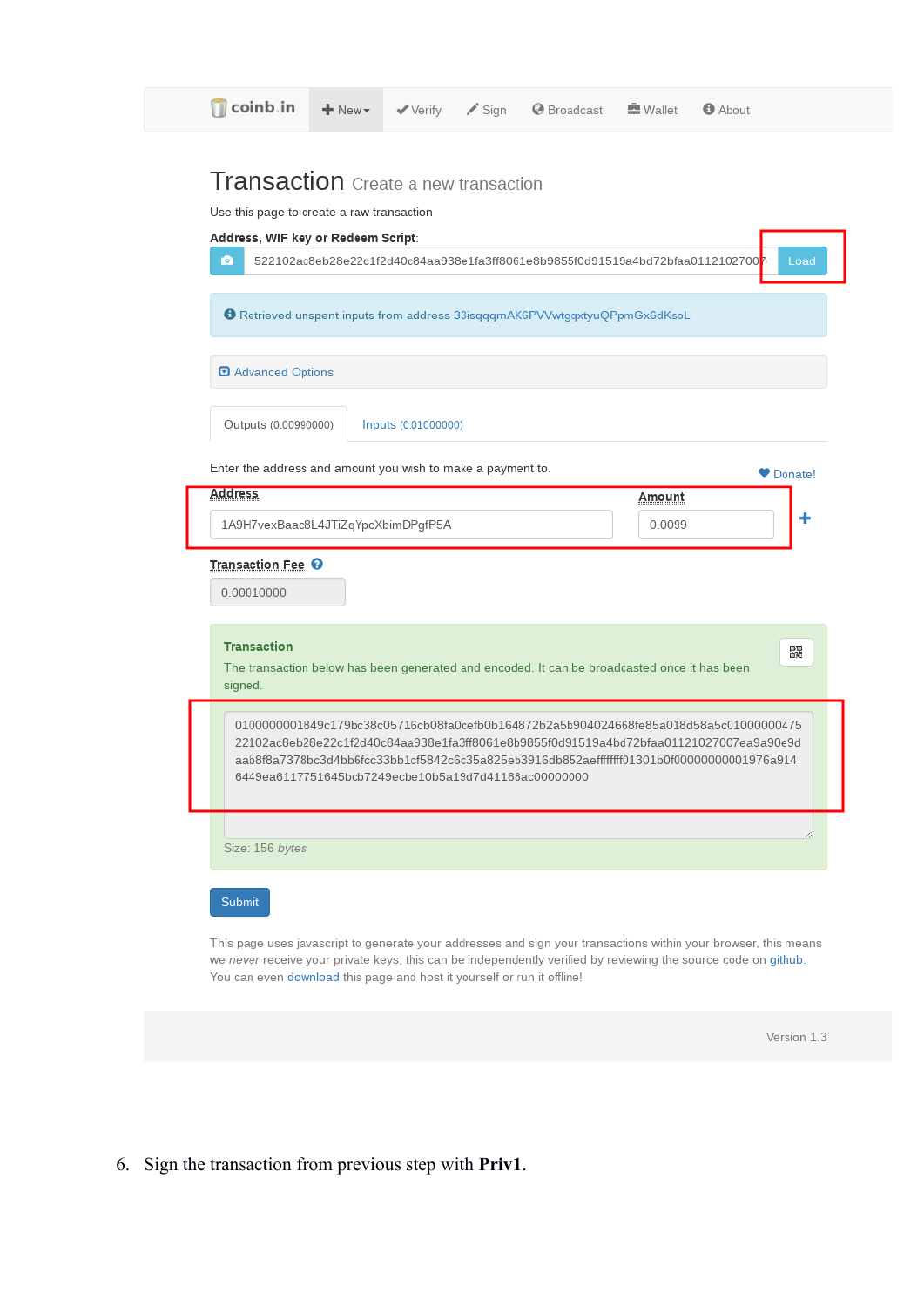# Sign Transaction once a transaction has been verified

Once you have verified a transaction you can sign and then broadcast it into the network.

#### Private key

0100000001849c179bc38c05716cb08fa0cefb0b164872b2a5b904024668fe85a018d58a5c010000004752210 2ac8eb28e22c1f2d40c84aa938e1fa3ff8061e8b9855f0d91519a4bd72bfaa01121027007ea9a90e9daab8f8a7 378bc3d4bb6fcc33bb1cf5842c6c35a825eb3916db852aefffffff01301b0f00000000001976a9146449ea611775 1645bcb7249ecbe10b5a19d7d41188ac00000000

### **D** Advanced Options

### **Signed transaction**

The above transaction has been signed:

0100000001849c179bc38c05716cb08fa0cefb0b164872b2a5b904024668fe85a018d58a5c01000000920 0483045022100cf640d30ff76b4d1f5a2776ff8f6778d5c97abeac6623a9058480e5c50e5050302205e6fd7 118fffbbbb16e4df0916055a50514db5ab579712193593c3546febbaee0147522102ac8eb28e22c1f2d40c 84aa938e1fa3ff8061e8b9855f0d91519a4bd72bfaa01121027007ea9a90e9daab8f8a7378bc3d4bb6fcc3 3bb1cf5842c6c35a825eb3916db852aefffffff01301b0f00000000001976a9146449ea6117751645bcb724 9ecbe10b5a19d7d41188ac00000000

Size: 231 bytes

### Submit

This page uses javascript to generate your addresses and sign your transactions within your browser, this means we never receive your private keys, this can be independently verified by reviewing the source code on github. You can even download this page and host it yourself or run it offline!

Version 1.3

器

- 7. Now you need to scratch-off the holographic foil on the attached 'BitNote'. Do it with a coin as if it was a lottery ticket. Under the scratch-off field there is a second private key, Priv2. Scan it with QR code or copy down manually.
- 8. Use the result from step 7 and sign it again, this time using Priv2.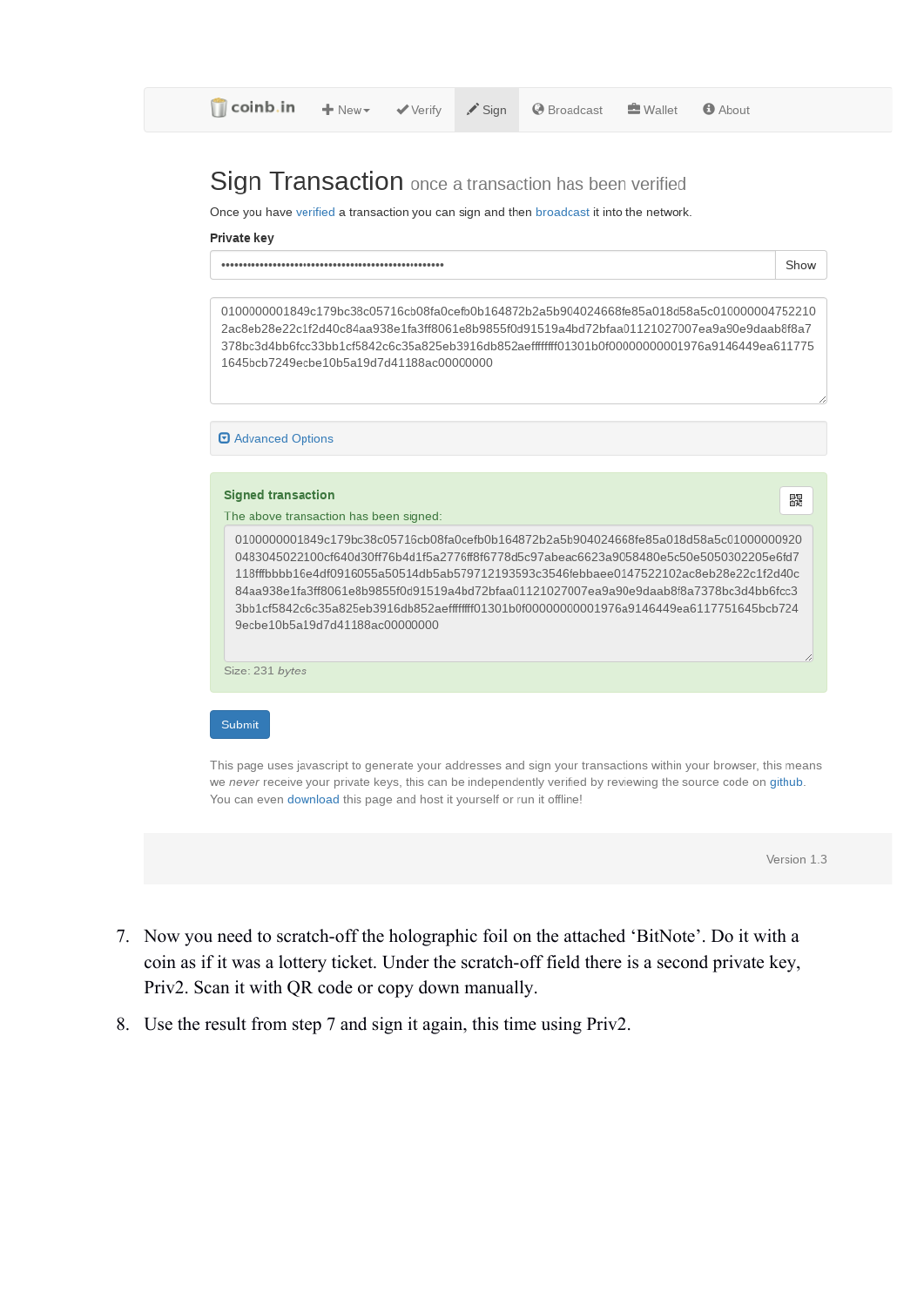**O** Broadcast

# Sign Transaction once a transaction has been verified

Once you have verified a transaction you can sign and then broadcast it into the network.

#### Private key

0100000001849c179bc38c05716cb08fa0cefb0b164872b2a5b904024668fe85a018d58a5c0100000092004 83045022100cf640d30ff76b4d1f5a2776ff8f6778d5c97abeac6623a9058480e5c50e5050302205e6fd7118fff bbbb16e4df0916055a50514db5ab579712193593c3546febbaee0147522102ac8eb28e22c1f2d40c84aa93 8e1fa3ff8061e8b9855f0d91519a4bd72bfaa01121027007ea9a90e9daab8f8a7378bc3d4bb6fcc33bb1cf584 2c6c35a825eb3916db852aefffffff01301b0f00000000001976a9146449ea6117751645bcb7249ecbe10b5a1 9d7d41188ac00000000

**D** Advanced Options

#### **Signed transaction**

The above transaction has been signed:

0100000001849c179bc38c05716cb08fa0cefb0b164872b2a5b904024668fe85a018d58a5c01000000d a00483045022100cf640d30ff76b4d1f5a2776ff8f6778d5c97abeac6623a9058480e5c50e5050302205 e6fd7118fffbbbb16e4df0916055a50514db5ab579712193593c3546febbaee01473044022072fd92020 78611286ce6603201fb2b19f051ea65b76d4156fdd24ba8986254370220648ea3a61bc81cb1c8413c9e 5e86e1b7e98fe356f11f64dc79295c6f54227f7e0147522102ac8eb28e22c1f2d40c84aa938e1fa3ff8061 e8b9855f0d91519a4bd72bfaa01121027007ea9a90e9daab8f8a7378bc3d4bb6fcc33bb1cf5842c6c35a 825eb3916db852aefffffff01301b0f00000000001976a9146449ea6117751645bcb7249ecbe10b5a19d 7d41188ac00000000 Size: 303 bytes

### Submit

This page uses javascript to generate your addresses and sign your transactions within your browser, this means we never receive your private keys, this can be independently verified by reviewing the source code on github. You can even download this page and host it yourself or run it offline!

Version 1.3

Show

器

9. Now you can verify the transaction which you just constructed and signed. Double check the destination address.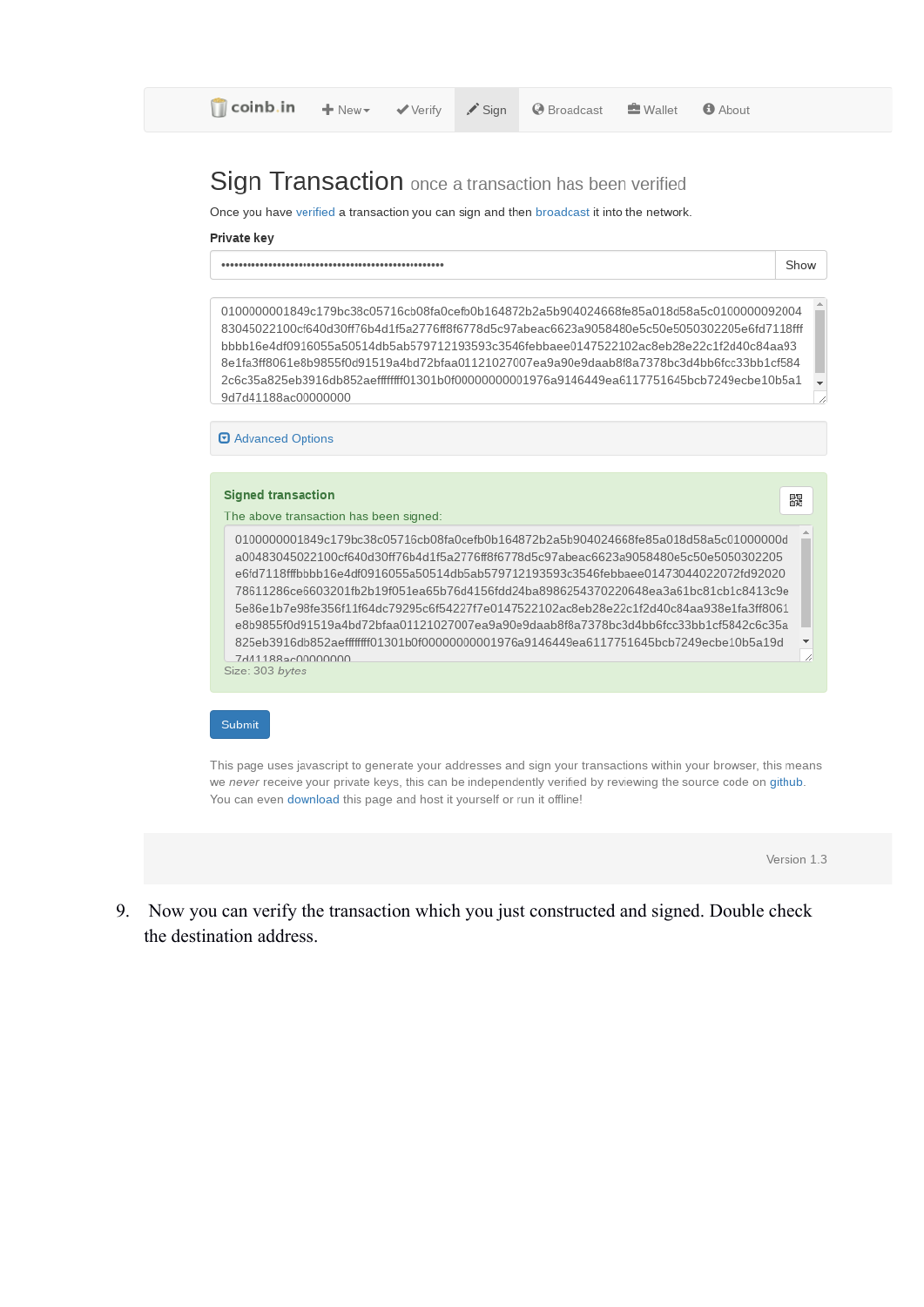# Verify transactions and other scripts

Enter the raw transaction, redeem script, pubkey, hd address or wif key to convert it into a readable format that can be verified manually.

0100000001849c179bc38c05716cb08fa0cefb0b164872b2a5b904024668fe85a018d58a5c01000000da00483 045022100cf640d30ff76b4d1f5a2776ff8f6778d5c97abeac6623a9058480e5c50e5050302205e6fd7118fffbbbb 16e4df0916055a50514db5ab579712193593c3546febbaee01473044022072fd9202078611286ce6603201fb2 b19f051ea65b76d4156fdd24ba8986254370220648ea3a61bc81cb1c8413c9e5e86e1b7e98fe356f11f64dc792 95c6f54227f7e0147522102ac8eb28e22c1f2d40c84aa938e1fa3ff8061e8b9855f0d91519a4bd72bfaa0112102 7007ea9a90e9daab8f8a7378bc3d4bb6fcc33bb1cf5842c6c35a825eb3916db852aefffffff01301b0f000000000 01976a9146449ea6117751645bcb7249ecbe10b5a19d7d41188ac00000000

### **Transaction Script**

The above script has been decoded

Version: 1 Transaction Size: 303 bytes Lock time: 0

| Inputs                                                                                                                                                                                                                                                                                                       |              |            |         |            |
|--------------------------------------------------------------------------------------------------------------------------------------------------------------------------------------------------------------------------------------------------------------------------------------------------------------|--------------|------------|---------|------------|
| Txid                                                                                                                                                                                                                                                                                                         | Ņ            | Script     | Signed? | MultiSig?  |
| 5c8ad518a085fe68460204b9a5b27248160bfbcea08fb                                                                                                                                                                                                                                                                | $\mathbf{1}$ | 0048304502 | ⊙2      | $2$ of 2   |
| Outputs                                                                                                                                                                                                                                                                                                      |              |            |         |            |
| <b>Address</b>                                                                                                                                                                                                                                                                                               |              | Amount     | Script  |            |
| 1A9H7vexBaac8L4JTiZqYpcXbimDPgfP5A                                                                                                                                                                                                                                                                           |              | 0.00990000 |         | 76a9146449 |
| Submit                                                                                                                                                                                                                                                                                                       |              |            |         |            |
| This page uses javascript to generate your addresses and sign your transactions within your browser, this means<br>we never receive your private keys, this can be independently verified by reviewing the source code on github.<br>You can even download this page and host it yourself or run it offline! |              |            |         |            |

Version 1.3

Ŝ

10. If everything is fine you can broadcast the transaction to the bitcoin network.